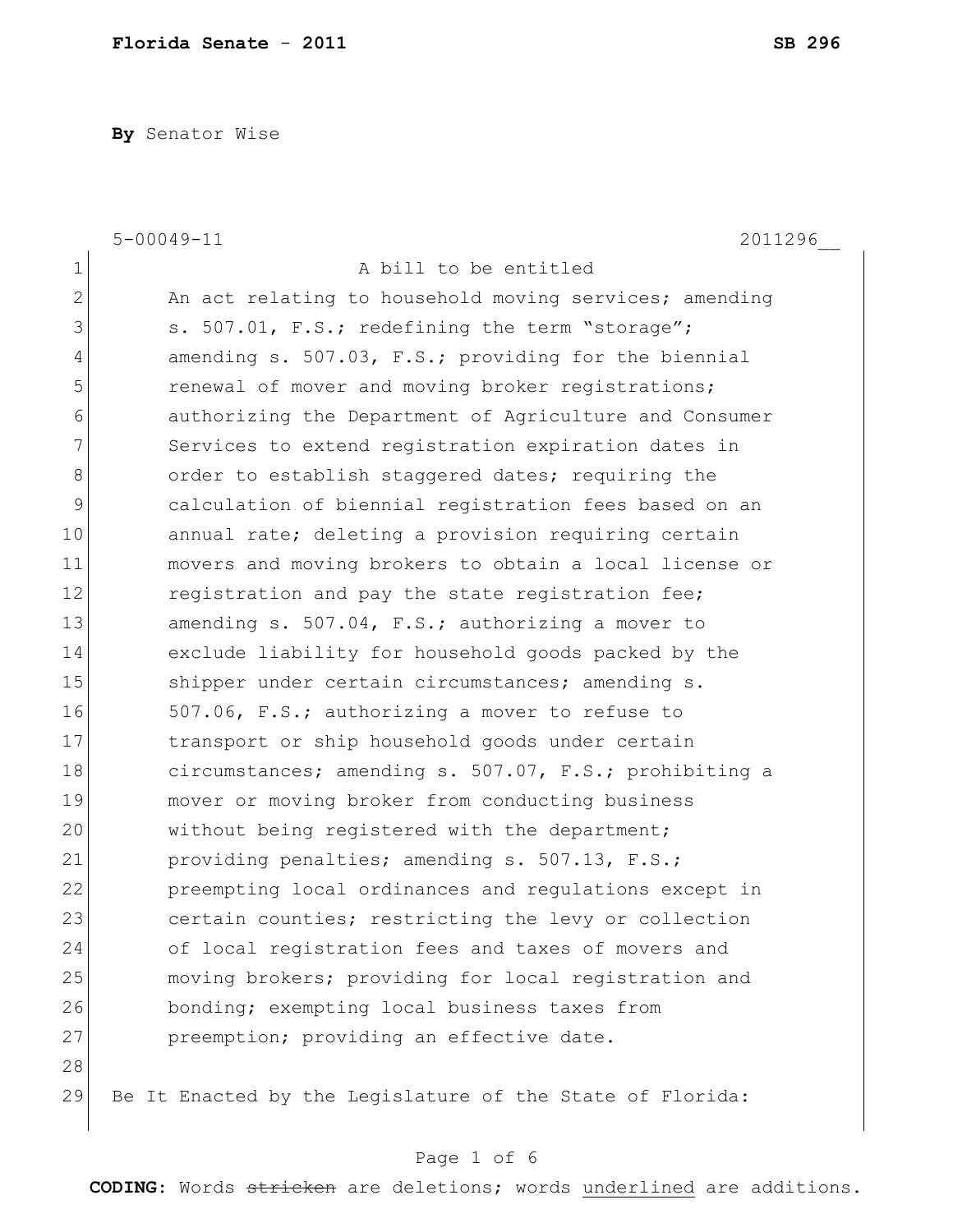|    | $5 - 00049 - 11$<br>2011296                                         |
|----|---------------------------------------------------------------------|
| 30 |                                                                     |
| 31 | Section 1. Subsection (13) of section 507.01, Florida               |
| 32 | Statutes, is amended to read:                                       |
| 33 | 507.01 Definitions. As used in this chapter, the term:              |
| 34 | (13) "Storage" means the temporary warehousing of a                 |
| 35 | shipper's goods while under the care, custody, and control of       |
| 36 | the mover.                                                          |
| 37 | Section 2. Subsections $(1)$ , $(3)$ , and $(4)$ of section 507.03, |
| 38 | Florida Statutes, are amended to read:                              |
| 39 | 507.03 Registration.-                                               |
| 40 | (1) Each mover and moving broker must annually register             |
| 41 | with the department, providing its legal business and trade         |
| 42 | name, mailing address, and business locations; the full names,      |
| 43 | addresses, and telephone numbers of its owners or corporate         |
| 44 | officers and directors and the Florida agent of the corporation;    |
| 45 | a statement whether it is a domestic or foreign corporation, its    |
| 46 | state and date of incorporation, its charter number, and, if a      |
| 47 | foreign corporation, the date it registered with the Department     |
| 48 | of State; the date on which the mover or broker registered its      |
| 49 | fictitious name if the mover or broker is operating under a         |
| 50 | fictitious or trade name; the name of all other corporations,       |
| 51 | business entities, and trade names through which each owner of      |
| 52 | the mover or broker operated, was known, or did business as a       |
| 53 | mover or moving broker within the preceding 5 years; and proof      |
| 54 | of the insurance or alternative coverages required under s.         |
| 55 | 507.04.                                                             |
| 56 | (3) Registration fees shall be calculated at the rate of            |
| 57 | \$300 per year per mover or moving broker. All amounts collected    |

58 shall be deposited by the Chief Financial Officer to the credit

## Page 2 of 6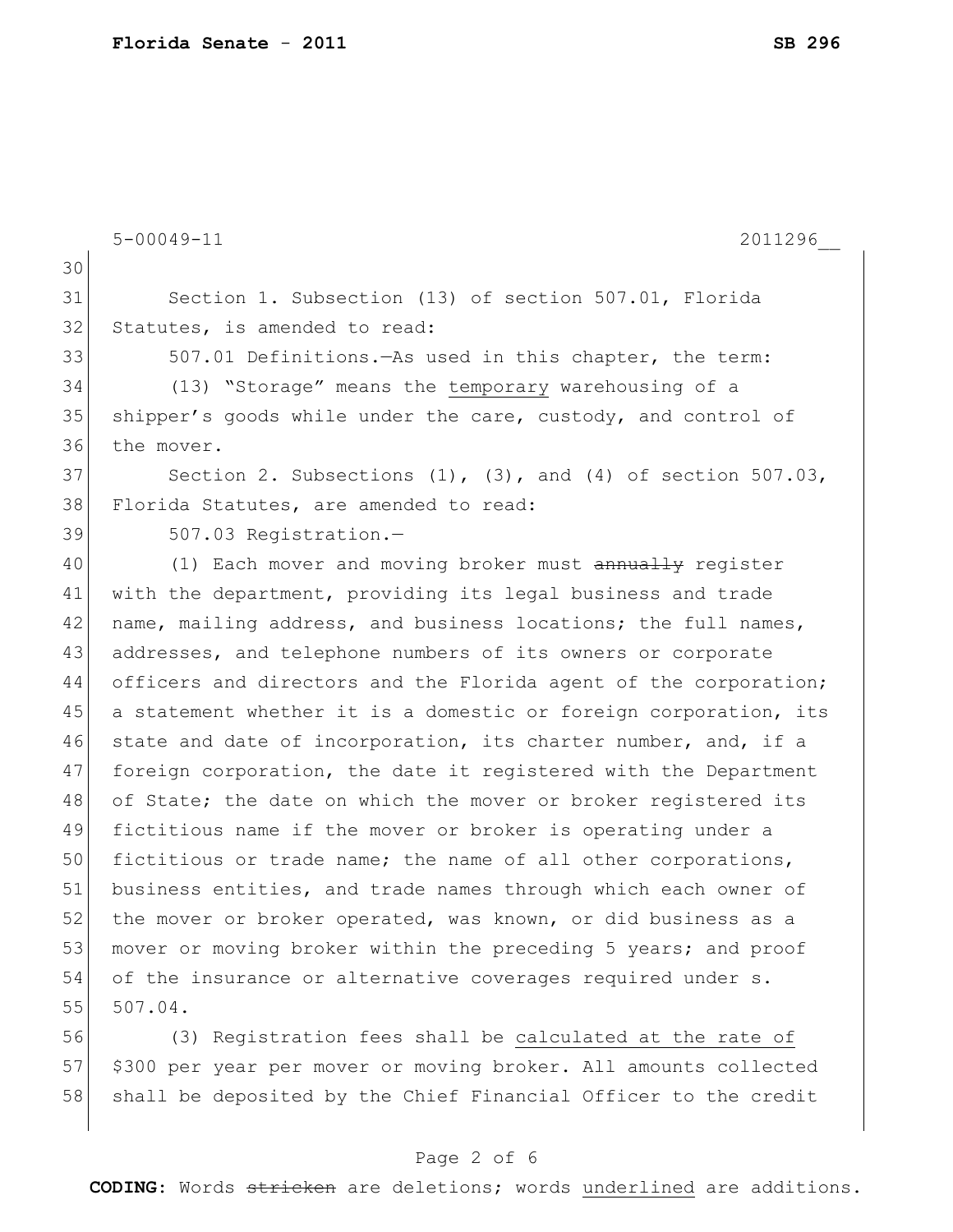|    | $5 - 00049 - 11$<br>2011296                                      |
|----|------------------------------------------------------------------|
| 59 | of the General Inspection Trust Fund of the department for the   |
| 60 | sole purpose of administration of this chapter.                  |
| 61 | (4) A registration must be renewed biennially on or before       |
| 62 | its expiration date. In order to establish staggered expiration  |
| 63 | dates, the department may extend the expiration date of a        |
| 64 | registration for a period not to exceed 12 months. Any mover or  |
| 65 | moving broker whose principal place of business is located in a  |
| 66 | county or municipality that requires, by local ordinance, a      |
| 67 | local license or registration to engage in the business of       |
| 68 | moving and storage of household goods must obtain the license or |
| 69 | registration from the county or municipality. A mover or broker  |
| 70 | that obtains a local license or registration must also pay the   |
| 71 | state registration fee under subsection (3).                     |
| 72 | Section 3. Subsection (4) of section 507.04, Florida             |
| 73 | Statutes, is amended to read:                                    |
| 74 | 507.04 Required insurance coverages; liability limitations;      |
| 75 | valuation coverage.-                                             |
| 76 | (4) LIABILITY LIMITATIONS; VALUATION RATES.-                     |
| 77 | (a) A mover may not limit its liability for the loss or          |
| 78 | damage of household goods to a valuation rate that is less than  |
| 79 | 60 cents per pound per article. A provision of a contract for    |
| 80 | moving services is void if the provision limits a mover's        |
| 81 | liability to a valuation rate that is less than the minimum rate |
| 82 | allowed under this subsection.                                   |
| 83 | (b) A mover may exclude liability for any household goods        |
| 84 | packed by the shipper if the exclusion is declared and the       |
| 85 | shipper declines, in writing, to allow the mover to open and     |
| 86 | inspect the box or crate in which the goods were packed by the   |
| 87 | shipper.                                                         |
|    |                                                                  |

## Page 3 of 6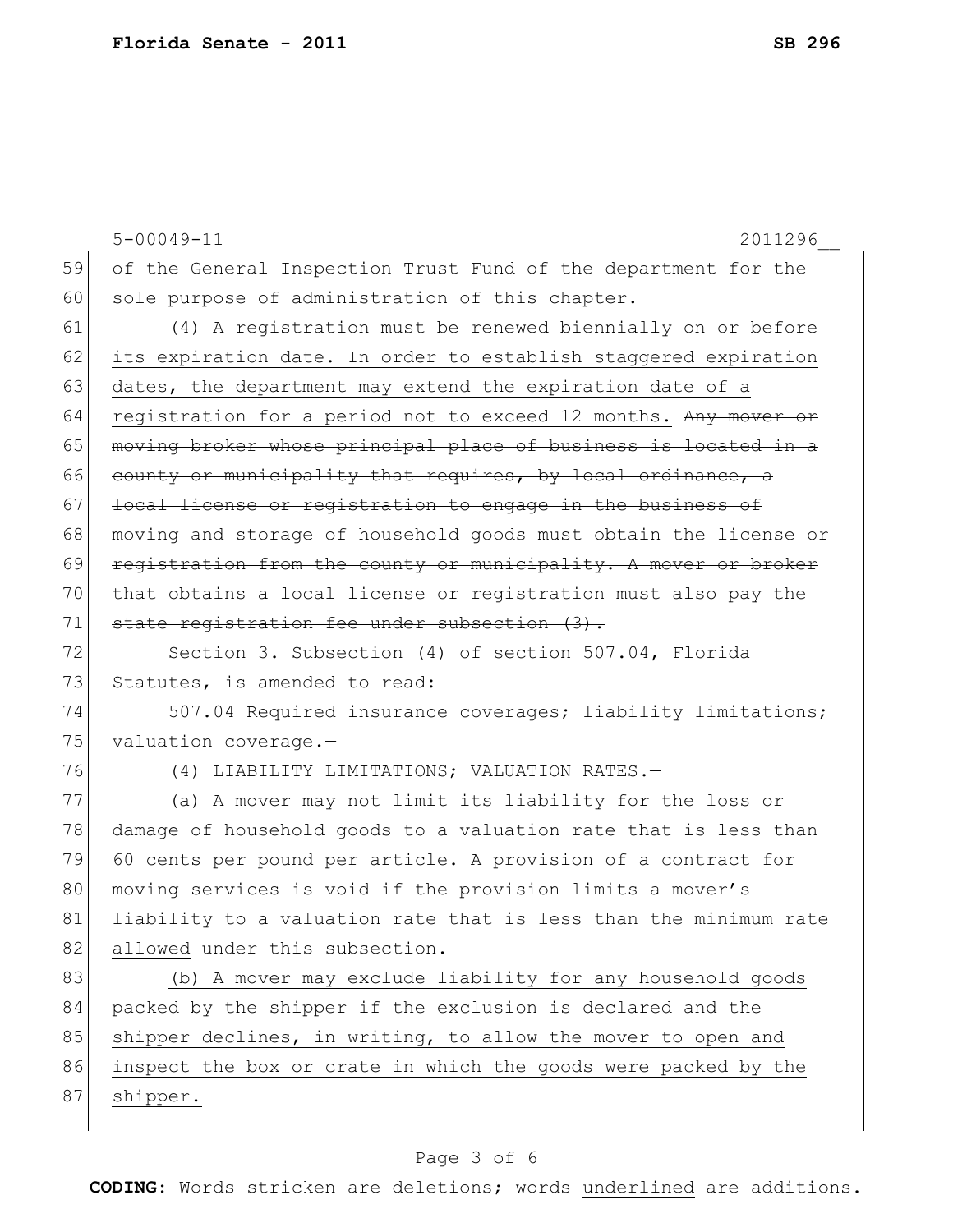|     | $5 - 00049 - 11$<br>2011296                                      |
|-----|------------------------------------------------------------------|
| 88  | (c) If a mover limits its liability for a shipper's goods,       |
| 89  | the mover must disclose the limitation, including the valuation  |
| 90  | rate, to the shipper in writing at the time that the estimate    |
| 91  | and contract for services are executed and before any moving or  |
| 92  | accessorial services are provided. The disclosure must also      |
| 93  | inform the shipper of the opportunity to purchase valuation      |
| 94  | coverage if the mover offers that coverage under subsection (5). |
| 95  | Section 4. Section 507.06, Florida Statutes, is amended to       |
| 96  | read:                                                            |
| 97  | 507.06 Transportation or shipment, delivery, and storage of      |
| 98  | household goods.-                                                |
| 99  | (1) A mover, before transporting or shipping a shipper's         |
| 100 | household goods, may refuse to transport or ship any of the      |
| 101 | goods if the mover notifies the shipper and the shipper          |
| 102 | acknowledges the refusal in writing.                             |
| 103 | $(2)$ $(1)$ A mover must relinguish household goods to a shipper |
| 104 | and must place the goods inside a shipper's dwelling or, if      |
| 105 | directed by the shipper, inside a storehouse or warehouse that   |
| 106 | is owned or rented by the shipper or the shipper's agent, unless |
| 107 | the shipper has not tendered payment in the amount specified in  |
| 108 | a written contract or estimate signed and dated by the shipper.  |
| 109 | A mover may not refuse to relinquish prescription medicines and  |
| 110 | goods for use by children, including children's furniture,       |
| 111 | clothing, or toys, under any circumstances.                      |
| 112 | $(3)$ $(2)$ A mover may not refuse to relinguish household goods |
| 113 | to a shipper or fail to place the goods inside a shipper's       |
| 114 | dwelling or, if directed by the shipper, inside a storehouse or  |
| 115 | warehouse that is owned or rented by the shipper or the          |
| 116 | shipper's agent, based on the mover's refusal to accept an       |
|     |                                                                  |

## Page 4 of 6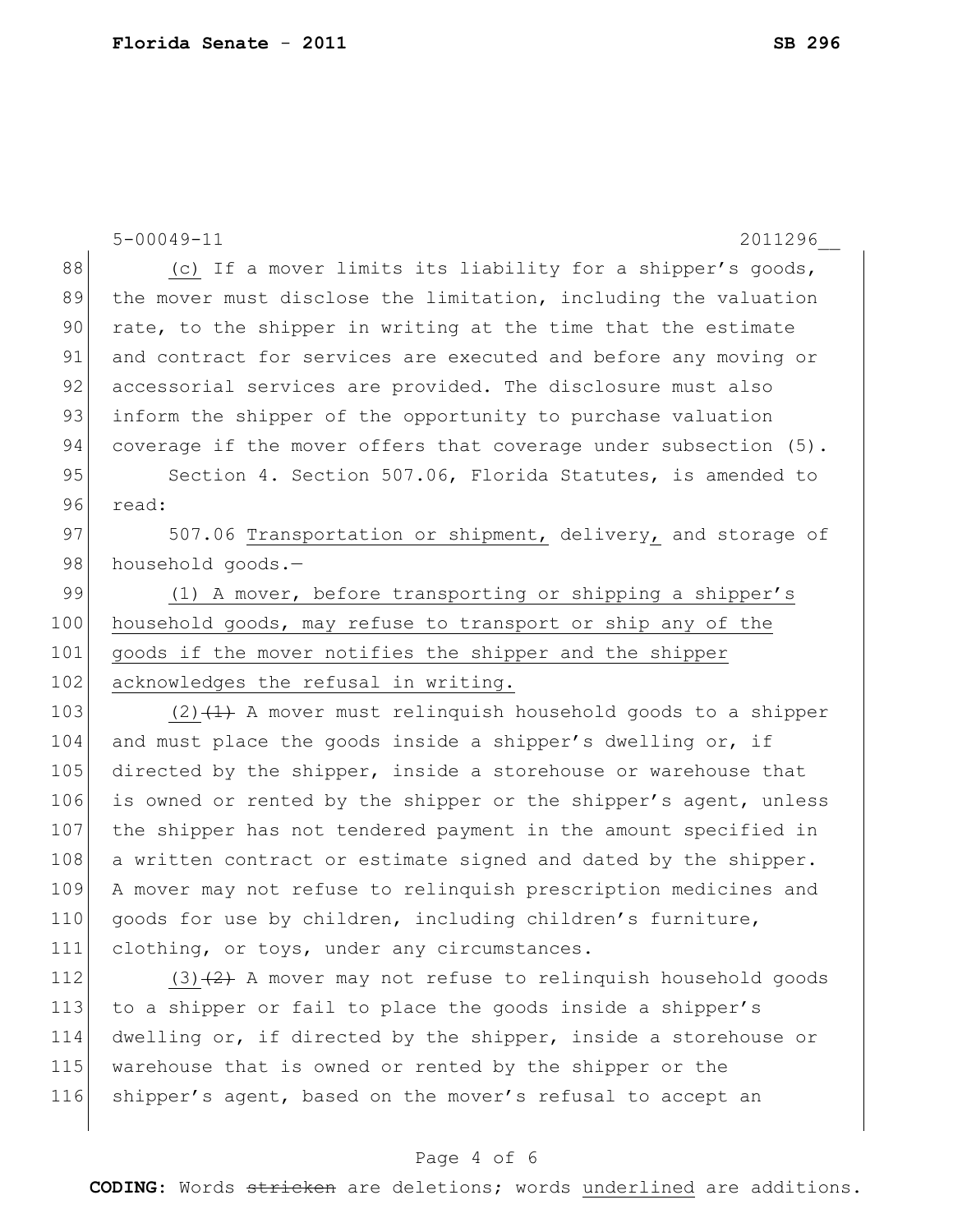|     | $5 - 00049 - 11$<br>2011296                                     |
|-----|-----------------------------------------------------------------|
| 117 | acceptable form of payment.                                     |
| 118 | $(4)$ $(3)$ A mover that lawfully fails to relinquish a         |
| 119 | shipper's household goods may place the goods in storage until  |
| 120 | payment is tendered; however, the mover must notify the shipper |
| 121 | of the location where the goods are stored and the amount due   |
| 122 | within 5 days after receipt of a written request for that       |
| 123 | information from the shipper, which request must include the    |
| 124 | address where the shipper may receive the notice. A mover may   |
| 125 | not require a prospective shipper to waive any rights or        |
| 126 | requirements under this section.                                |
| 127 | Section 5. Subsection (1) of section 507.07, Florida            |
| 128 | Statutes, is amended to read:                                   |
| 129 | 507.07 Violations. - It is a violation of this chapter to:      |
| 130 | (1) Conduct business as a mover or moving broker, or            |
| 131 | advertise to engage in the business of moving or offering to    |
| 132 | move, without first being registered annually with the          |
| 133 | department.                                                     |
| 134 | Section 6. Subsection (1) of section 507.13, Florida            |
| 135 | Statutes, is amended to read:                                   |
| 136 | 507.13 Local regulation.-                                       |
| 137 | (1) (a) Except as provided in paragraphs (b) and (c), this      |
| 138 | chapter preempts a does not preempt local ordinance ordinances  |
| 139 | or regulation regulations of a county or municipality which     |
| 140 | regulates regulate transactions relating to movers of household |
| 141 | goods or moving brokers.                                        |
| 142 | (b) This chapter does not preempt an ordinance or               |
| 143 | regulation originally enacted by a county before January 1,     |
| 144 | 2011, or a subsequent amendment to such an ordinance or         |
| 145 | regulation. However, registration fees required by such an      |
|     |                                                                 |

## Page 5 of 6